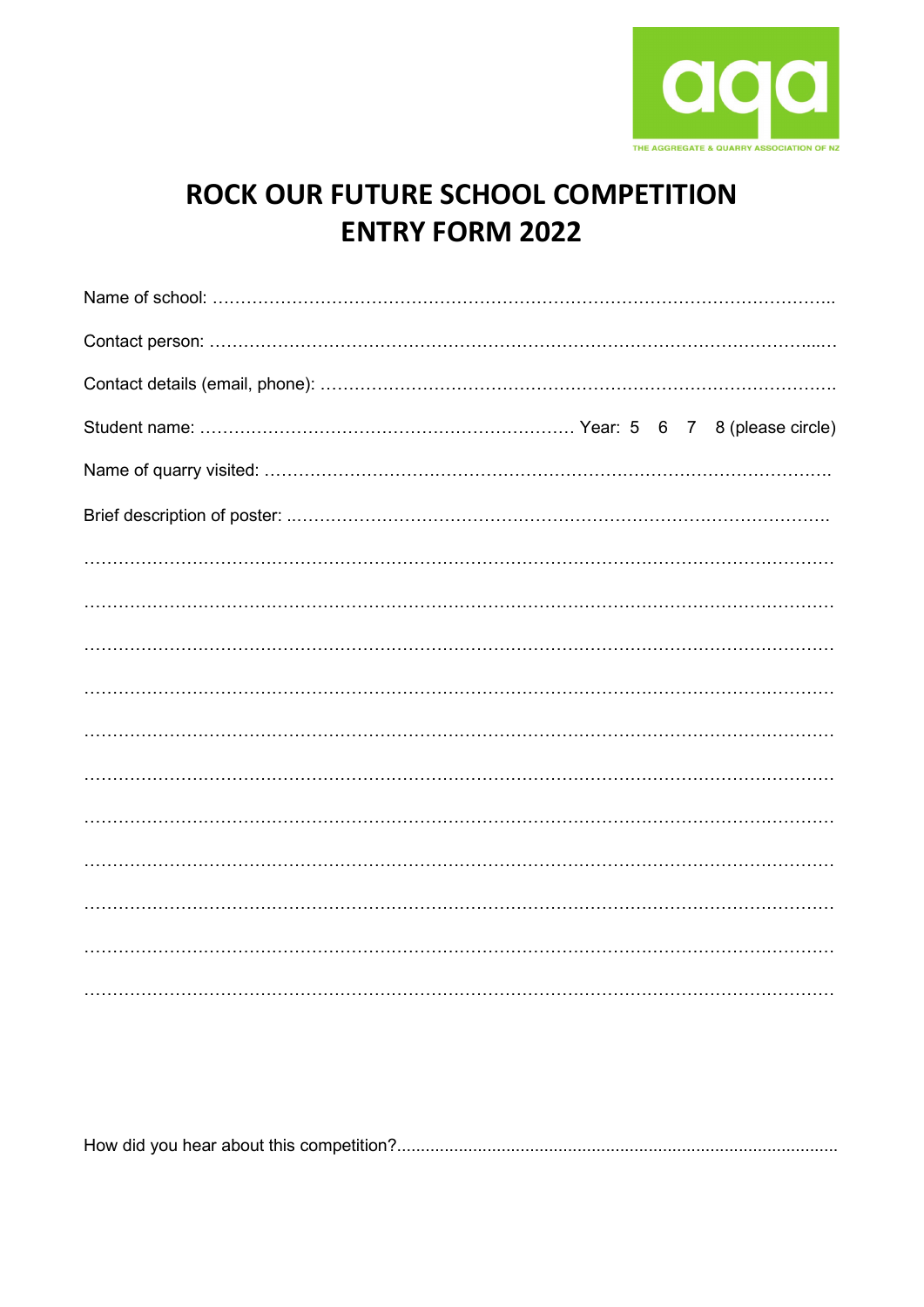

**Please return this form to [office@aqa.org.nz](mailto:office@aqa.org.nz) before the end of Term 2 (8th July), 2022.**